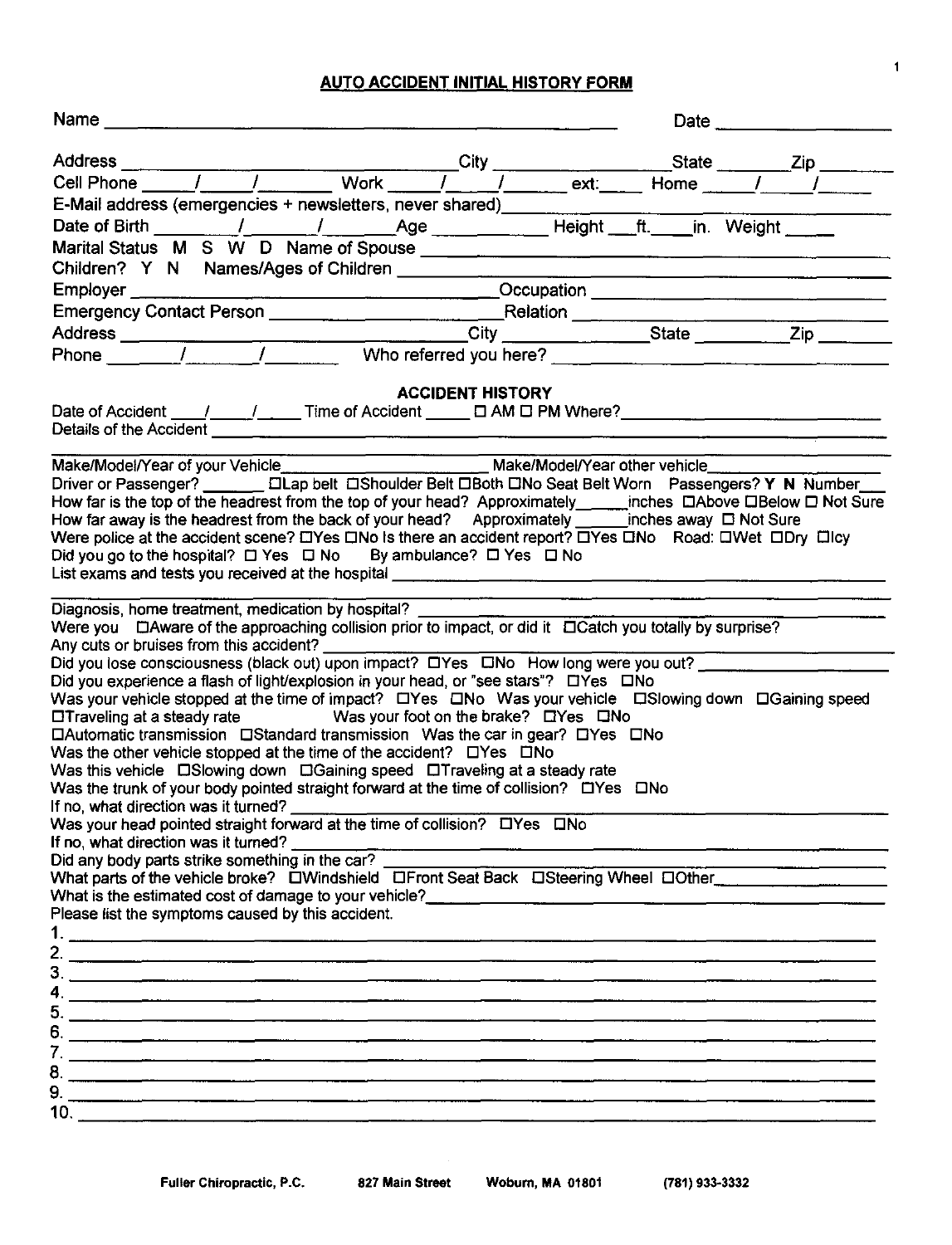Overall, at this time, is your condition:  $□$  Becoming worse  $□$  Remaining the same  $□$ Improving Please list other doctors or health care practitioners you have seen for this accident.  $1. -$ 

2.

 $3<sup>-</sup>$ 

|                                                                                                              |  | <u> Andreas and Andrew Andrew Andrew Andrew Andrew Andrew Andrew Andrew Andrew Andrew Andrew Andrew Andrew Andrew</u> |
|--------------------------------------------------------------------------------------------------------------|--|-----------------------------------------------------------------------------------------------------------------------|
| Are you currently taking any prescription drugs or over the counter drugs? $\Box$ Yes $\Box$ No (List Below) |  |                                                                                                                       |
|                                                                                                              |  |                                                                                                                       |
|                                                                                                              |  |                                                                                                                       |

| Are you currently taking any vitamins or supplements? $\Box$ Yes $\Box$ No (List Below)  |        |                                      |                                                      |                       |          |                                                                                                                                                                                                                                |
|------------------------------------------------------------------------------------------|--------|--------------------------------------|------------------------------------------------------|-----------------------|----------|--------------------------------------------------------------------------------------------------------------------------------------------------------------------------------------------------------------------------------|
| Have you stopped or changed your exercise program due to your accident? □ Yes □No        |        |                                      |                                                      |                       |          |                                                                                                                                                                                                                                |
|                                                                                          |        |                                      |                                                      |                       |          |                                                                                                                                                                                                                                |
|                                                                                          |        |                                      |                                                      |                       |          |                                                                                                                                                                                                                                |
|                                                                                          |        |                                      |                                                      |                       |          | Before this accident, were you suffering from any of the symptoms above? $\Box$ Yes $\Box$ No (If yes, please explain)                                                                                                         |
|                                                                                          |        |                                      | If yes, when Did you recover? Any residual symptoms? |                       |          | Prior to this accident, have you been involved in any similar types of injuries? $\Box$ Yes $\Box$ No (List Below)                                                                                                             |
|                                                                                          |        |                                      |                                                      | <b>WORK HISTORY</b>   |          |                                                                                                                                                                                                                                |
| At the time of this injury did you have a job? $\Box$ Yes $\Box$ No                      |        |                                      |                                                      |                       |          |                                                                                                                                                                                                                                |
|                                                                                          |        |                                      |                                                      |                       |          |                                                                                                                                                                                                                                |
|                                                                                          |        |                                      |                                                      |                       |          |                                                                                                                                                                                                                                |
|                                                                                          |        |                                      |                                                      |                       |          |                                                                                                                                                                                                                                |
|                                                                                          |        |                                      |                                                      |                       |          |                                                                                                                                                                                                                                |
|                                                                                          |        |                                      |                                                      |                       |          |                                                                                                                                                                                                                                |
|                                                                                          |        |                                      |                                                      |                       |          |                                                                                                                                                                                                                                |
|                                                                                          |        |                                      |                                                      |                       |          |                                                                                                                                                                                                                                |
|                                                                                          |        |                                      |                                                      |                       |          |                                                                                                                                                                                                                                |
|                                                                                          |        |                                      |                                                      |                       |          |                                                                                                                                                                                                                                |
|                                                                                          |        |                                      |                                                      |                       |          | Who is your primary physician? Name:<br>When is the last time you visited your physician? Date:<br>Hous you our amate of 2. Your Date: The contract of the contract of 2. You have been also the contract of 2. You            |
| Have you ever smoked? Y N Do you smoke now? Y N                                          |        |                                      |                                                      |                       |          |                                                                                                                                                                                                                                |
| If yes, how long, how much, and when did you quit?                                       |        |                                      |                                                      |                       |          |                                                                                                                                                                                                                                |
|                                                                                          |        |                                      |                                                      |                       |          | Please list previous accidents/injuries, including major childhood traumas with dates and hospitalizations.                                                                                                                    |
|                                                                                          |        |                                      |                                                      |                       |          |                                                                                                                                                                                                                                |
|                                                                                          |        |                                      |                                                      |                       |          | What childhood illnesses have you had (measles, chicken pox, etc.)? [159] Usual Other [16] Usual Other [16] Musumman Context Context Context Context Context Context Context Context Context Context Context Context Context C |
|                                                                                          |        |                                      |                                                      |                       |          |                                                                                                                                                                                                                                |
|                                                                                          |        |                                      |                                                      | <b>FAMILY HISTORY</b> |          |                                                                                                                                                                                                                                |
| Do any of your blood family have, or had, any of the following?                          |        |                                      |                                                      |                       |          |                                                                                                                                                                                                                                |
| PROBLEM YES<br>Chronic Back/Neck Pain □                                                  |        | <u>NO</u><br>$\overline{\mathbf{D}}$ | <b>PROBLEM</b><br>Stroke                             |                       | YES<br>미 | <u>NO</u>                                                                                                                                                                                                                      |
|                                                                                          |        |                                      | <b>Heart Problems</b>                                |                       |          |                                                                                                                                                                                                                                |
| Surgery<br><b>Scoliosis</b>                                                              | □<br>⊡ | $\Box$<br>□                          | <b>High Blood Pressure</b>                           |                       | □<br>□   | □<br>□                                                                                                                                                                                                                         |
| <b>Diabetes</b>                                                                          | ۵      | □                                    | <b>Arthritis</b>                                     |                       | О        | $\Box$                                                                                                                                                                                                                         |
| Other                                                                                    |        |                                      |                                                      |                       |          |                                                                                                                                                                                                                                |
| Have you ever suffered a stroke, heart attack, or vascular disease? $\Box$ Yes $\Box$ No |        |                                      |                                                      |                       |          |                                                                                                                                                                                                                                |
|                                                                                          |        |                                      |                                                      |                       |          | Has anyone in your family suffered a stroke, heart attack, or vascular disease? $\Box$ Yes $\Box$ No (List Below)                                                                                                              |
|                                                                                          |        |                                      |                                                      |                       |          |                                                                                                                                                                                                                                |

Females: Do you take birth control pills? □Yes □No When did you start? Have you ever taken birth control pills in the past? □ Yes □ No If yes, for how long (dates)? 2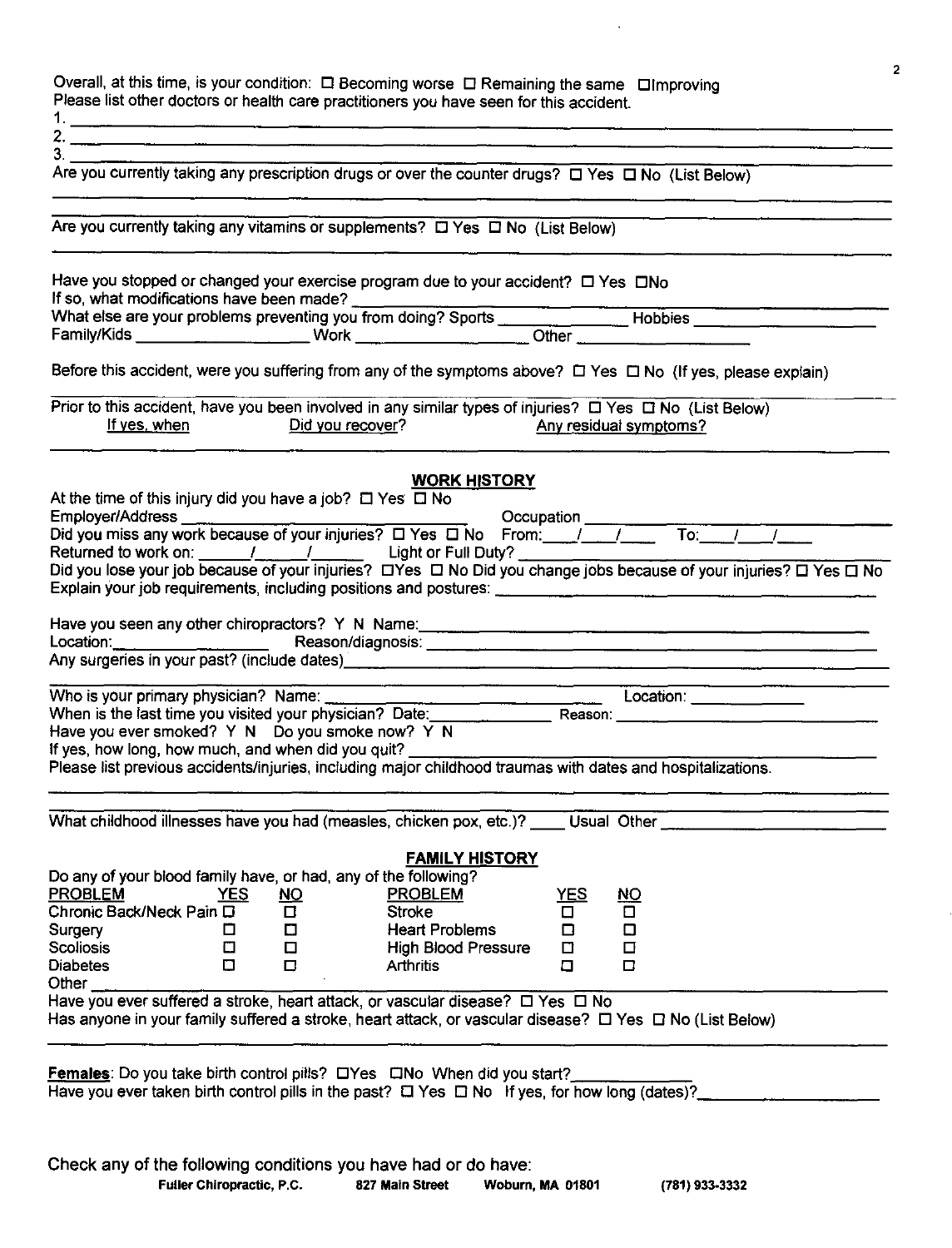| З                                                                                                                                                                                                                                                                                                                                                |
|--------------------------------------------------------------------------------------------------------------------------------------------------------------------------------------------------------------------------------------------------------------------------------------------------------------------------------------------------|
| Allergies__ Drug Allergies __ Eczema<br>_ Neck Pain                                                                                                                                                                                                                                                                                              |
| <b>Sinus Problems</b><br>__ Other Skin Problems ___ Mid Back Pain                                                                                                                                                                                                                                                                                |
| __Headaches ____ Low Back Pain                                                                                                                                                                                                                                                                                                                   |
|                                                                                                                                                                                                                                                                                                                                                  |
|                                                                                                                                                                                                                                                                                                                                                  |
| — Elbow Pain<br>— Heart Disease — Shoulder Pain<br>— Heart Attack — Heart Attack<br>strual Problems<br>— Hand Pain<br>— Hand Pain<br>— Hand Pain<br>— Hand Pain<br>Arthritis<br>Cancer<br>Depression<br>Leart Attack<br>Leart Attack<br>Leart Attack<br>Leart Attack<br>Leart Attack<br>Leart Attack<br>Leart Attack<br>Leart Attack<br>Hip Pain |
| <b>Diabetes</b><br>__ Multiple Sclerosis ____ Leg Pain<br>L R                                                                                                                                                                                                                                                                                    |
| └── Digestive Problems 	 	 To Stroke 	 To Minee Pain 	 L R<br>__ Drug Abuse/Addiction 	 __ Weight Problems 	 __ Foot Pain 	 L R                                                                                                                                                                                                                  |
|                                                                                                                                                                                                                                                                                                                                                  |
| __ Ringing in Ears ____ _ _ Carpal Tunnel L R<br>__ Alcoholism<br>__ Stress                                                                                                                                                                                                                                                                      |
|                                                                                                                                                                                                                                                                                                                                                  |
| Are your parents alive? Y N If alive, what is their state of health?                                                                                                                                                                                                                                                                             |
|                                                                                                                                                                                                                                                                                                                                                  |
|                                                                                                                                                                                                                                                                                                                                                  |
|                                                                                                                                                                                                                                                                                                                                                  |
| $\Box$ Yes $\Box$ No Any changes to your sense of smell?                                                                                                                                                                                                                                                                                         |
| □ Yes □No Do you see spots or any disturbances to your vision?                                                                                                                                                                                                                                                                                   |
| □ Yes □No Does your heart feel like it races?                                                                                                                                                                                                                                                                                                    |
| □ Yes □No Any changes in bowel/bladder function? If so, what?<br>□ Yes □No Any changes in bowel/bladder function? If so, what?                                                                                                                                                                                                                   |
| [ Yes CINo Any changes in sexual function? If so, what?                                                                                                                                                                                                                                                                                          |
| □ Yes □No Have you noticed any short or long-term memory changes?                                                                                                                                                                                                                                                                                |
| $\Box$ Yes $\Box$ No Any changes in your energy level such as fatigue?                                                                                                                                                                                                                                                                           |
| □ Yes □No Do you have any muscle twitches?                                                                                                                                                                                                                                                                                                       |
| □ Yes □No Do you exercise regularly? If so, what kind of exercise?                                                                                                                                                                                                                                                                               |
| Are you a healthy eater? Y N An unhealthy eater? Y N Somewhere in-between? Y N                                                                                                                                                                                                                                                                   |
|                                                                                                                                                                                                                                                                                                                                                  |
| Do you drink regular soda? Y N Diet soda/drinks? Y N If yes, how many/day?                                                                                                                                                                                                                                                                       |
| Do you consume caffeine (coffee, soda, tea)? $Y \ N$ if so, how much?                                                                                                                                                                                                                                                                            |
|                                                                                                                                                                                                                                                                                                                                                  |
| <b>CONSENT TO TREATMENT AUTHORIZATION</b><br>By my signature below, I certify that the above information is correct. I authorize Fuller Chiropractic, P.C. to perform an                                                                                                                                                                         |
| examination, take x-rays if necessary, and administer chiropractic treatment. I authorize Fuller Chiropractic to contact                                                                                                                                                                                                                         |
| other health care providers I have to coordinate my care, and to release information to my other providers for coordination                                                                                                                                                                                                                      |
| of care, and to release my health information for insurance reimbursement purposes.                                                                                                                                                                                                                                                              |
| Date $\qquad \qquad \qquad$                                                                                                                                                                                                                                                                                                                      |
|                                                                                                                                                                                                                                                                                                                                                  |
| INSURANCE ASSIGNMENT AND INSTRUCTION FOR DIRECT PAYMENT TO DOCTOR                                                                                                                                                                                                                                                                                |
|                                                                                                                                                                                                                                                                                                                                                  |
| to: FULLER CHIROPRACTIC, 576 Main Street, Woburn, MA 01801, the professional or chiropractic benefits allowable,                                                                                                                                                                                                                                 |
| and otherwise payable to me under my current insurance policy as payment toward the total charges for professional                                                                                                                                                                                                                               |
| services rendered. THIS IS A DIRECT ASSIGNMENT OF MY RIGHTS AND BENEFITS UNDER THIS POLICY. This<br>payment will not exceed my indebtedness to the above-mentioned assignee, and I have agreed to pay, in a current                                                                                                                              |
| manner, any balance of said professional service charges over and above this insurance payment.                                                                                                                                                                                                                                                  |
| A photocopy of this Assignment shall be considered as effective and valid as the original dated at Woburn, Massachusetts                                                                                                                                                                                                                         |
|                                                                                                                                                                                                                                                                                                                                                  |
|                                                                                                                                                                                                                                                                                                                                                  |
| By my signature below, I understand that if my health insurance denies the charges, I am responsible for payment of my bill.                                                                                                                                                                                                                     |
|                                                                                                                                                                                                                                                                                                                                                  |
|                                                                                                                                                                                                                                                                                                                                                  |

3

 $\hat{\mathbf{r}}$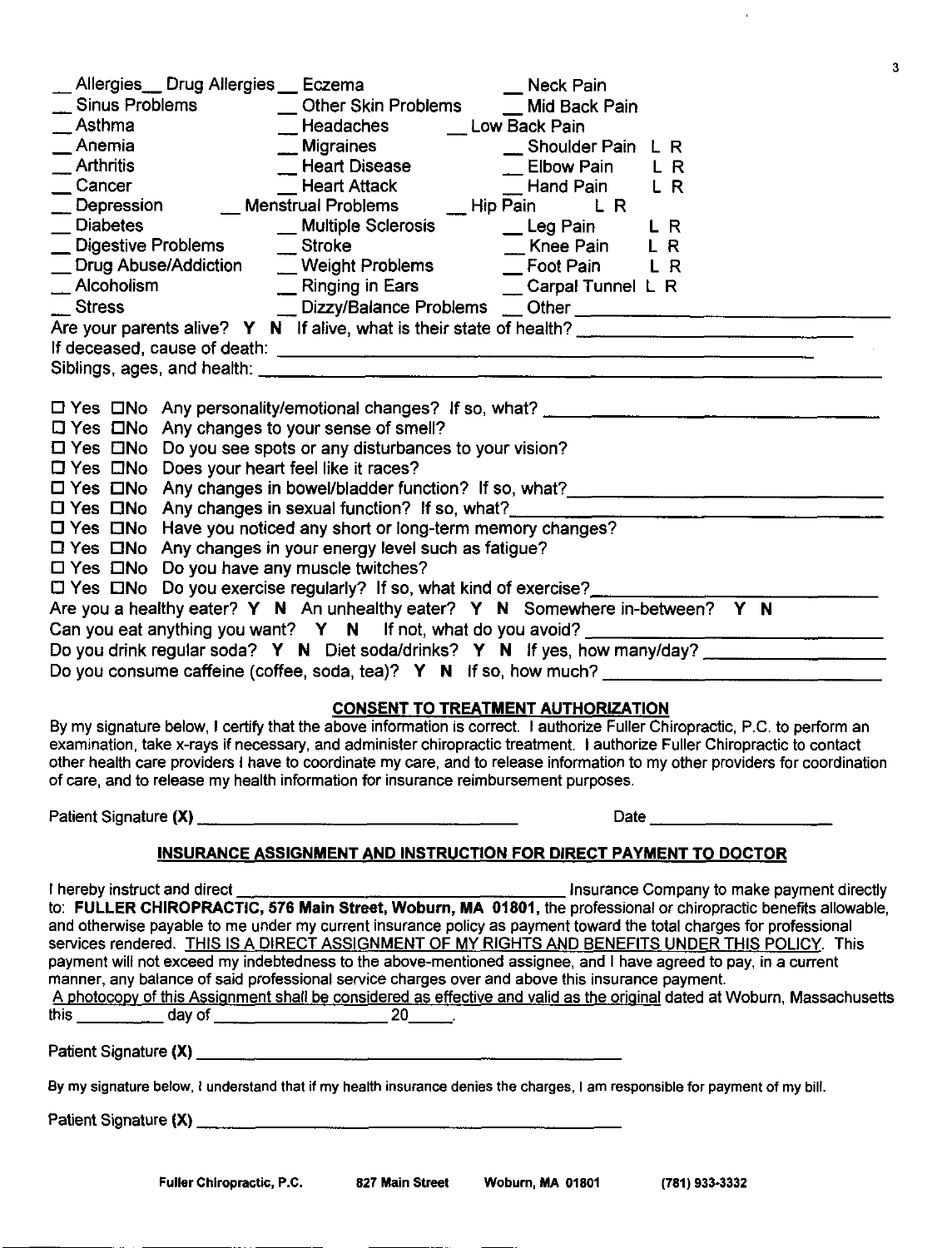# PRIVACY NOTICE ACKNOWLEDGEMENT

We are very concerned with protecting your privacy, especially in matters that concern your personal health information. In accordance with the Health Insurance Portability and Accountability Act of 1996 (HIPAA), we are required to supply you with a copy of our privacy policies and procedures. We encourage you to read this document carefully, for it outlines the use and limitations of the disclosure of your health information and your rights as a patient. If you ever have any questions or concerns regarding the use or dissemination of your personal health information, we would be happy to address them. I acknowledge that I have been offered a copy of Fuller Chiropractic, P.C.'s Notice of Privacy Practices for Protected Health Information, and I have been told that a copy is available at the front desk at any time.

|                                                                                               | Date $\frac{1}{2}$ $\frac{1}{2}$ $\frac{1}{2}$ $\frac{1}{2}$ $\frac{1}{2}$ $\frac{1}{2}$ $\frac{1}{2}$ $\frac{1}{2}$ $\frac{1}{2}$ $\frac{1}{2}$ $\frac{1}{2}$ $\frac{1}{2}$ $\frac{1}{2}$ $\frac{1}{2}$ $\frac{1}{2}$ $\frac{1}{2}$ $\frac{1}{2}$ $\frac{1}{2}$ $\frac{1}{2}$ $\frac{1}{2}$ $\frac{1}{2}$ $\frac{1}{$                                                                                                           |
|-----------------------------------------------------------------------------------------------|----------------------------------------------------------------------------------------------------------------------------------------------------------------------------------------------------------------------------------------------------------------------------------------------------------------------------------------------------------------------------------------------------------------------------------|
|                                                                                               |                                                                                                                                                                                                                                                                                                                                                                                                                                  |
| $\frac{1}{2}$ am sure that I am not pregnant<br>_____ It is possible that I could be pregnant | <b>PATIENT PREGNANCY DISCLAIMER (FEMALES ONLY)</b><br>This certifies that concerns regarding pregnancy and radiation exposure have been explained to my satisfaction. I<br>understand the clinical necessity of having X-rays taken at this time and grant permission for this procedure. In so doing, I<br>release the doctor/clinic from responsibility for potential damage arising from this procedure. At the present time, |
| l am pregnant                                                                                 |                                                                                                                                                                                                                                                                                                                                                                                                                                  |
|                                                                                               |                                                                                                                                                                                                                                                                                                                                                                                                                                  |
| always be applied for protection of the patient and possibly the fetus.                       |                                                                                                                                                                                                                                                                                                                                                                                                                                  |
|                                                                                               |                                                                                                                                                                                                                                                                                                                                                                                                                                  |
|                                                                                               |                                                                                                                                                                                                                                                                                                                                                                                                                                  |
|                                                                                               |                                                                                                                                                                                                                                                                                                                                                                                                                                  |
|                                                                                               |                                                                                                                                                                                                                                                                                                                                                                                                                                  |
|                                                                                               |                                                                                                                                                                                                                                                                                                                                                                                                                                  |
|                                                                                               |                                                                                                                                                                                                                                                                                                                                                                                                                                  |
|                                                                                               |                                                                                                                                                                                                                                                                                                                                                                                                                                  |
|                                                                                               |                                                                                                                                                                                                                                                                                                                                                                                                                                  |
|                                                                                               |                                                                                                                                                                                                                                                                                                                                                                                                                                  |
|                                                                                               |                                                                                                                                                                                                                                                                                                                                                                                                                                  |
|                                                                                               |                                                                                                                                                                                                                                                                                                                                                                                                                                  |
|                                                                                               |                                                                                                                                                                                                                                                                                                                                                                                                                                  |
|                                                                                               |                                                                                                                                                                                                                                                                                                                                                                                                                                  |
|                                                                                               |                                                                                                                                                                                                                                                                                                                                                                                                                                  |
|                                                                                               |                                                                                                                                                                                                                                                                                                                                                                                                                                  |
|                                                                                               |                                                                                                                                                                                                                                                                                                                                                                                                                                  |
|                                                                                               |                                                                                                                                                                                                                                                                                                                                                                                                                                  |
|                                                                                               |                                                                                                                                                                                                                                                                                                                                                                                                                                  |
|                                                                                               |                                                                                                                                                                                                                                                                                                                                                                                                                                  |
|                                                                                               |                                                                                                                                                                                                                                                                                                                                                                                                                                  |
|                                                                                               |                                                                                                                                                                                                                                                                                                                                                                                                                                  |
|                                                                                               |                                                                                                                                                                                                                                                                                                                                                                                                                                  |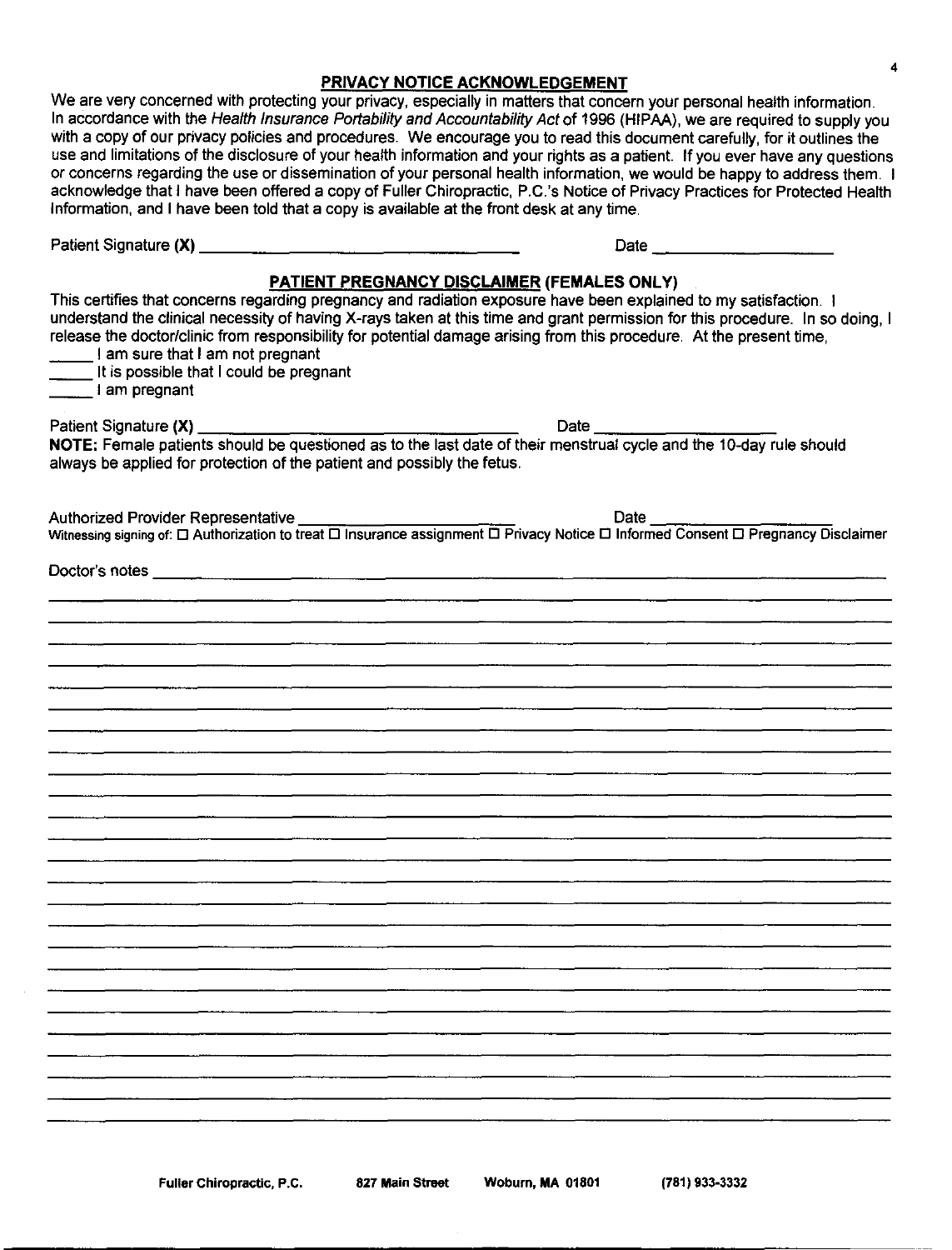Fuller Chiropractic 827 Main St. Woburn, MA 01801 781-933-3332 Fuller Chiropractic 827 Main St. Woburn, MA 01801 787-933-3332

L~ سمه:<br>Fage<br>F s a Based Cl<br>Isoevider h y 3

|                          | C Institute of Evidence-Based Christiener |              |                          | Date                                |                           |                        | <i><b>Signature</b></i> |                                         |                                   |
|--------------------------|-------------------------------------------|--------------|--------------------------|-------------------------------------|---------------------------|------------------------|-------------------------|-----------------------------------------|-----------------------------------|
|                          | <b>Total Score</b>                        |              |                          |                                     |                           |                        | <b>PRINTED</b>          |                                         | <b>Name</b>                       |
|                          |                                           |              |                          |                                     |                           |                        |                         |                                         |                                   |
| standing                 | 1/2 hour                                  | I hour       | smoup                    | sanoy                               |                           | work                   | work                    | work                                    | extra work                        |
| pain with<br>Ê           | after<br>mud                              | after        | after several            | several                             |                           | rensn                  | <b>ensn</b>             | no extra                                | plus unlimited                    |
|                          |                                           | und          | pain                     | after                               | work                      | 25% of                 | 50% of                  | usual work;                             | usual work                        |
| Increased                | Increased                                 | Increased    | Increased                | No pain                             | <b>Cannot</b>             | Can do                 | Can do                  | Can do                                  | Can do                            |
| 4                        | فن                                        | N            |                          | $\bullet$                           | 4                         | ىئ                     | Ν                       |                                         | 0                                 |
| walking                  |                                           |              |                          | 10. Standing                        |                           |                        |                         |                                         | 'n,<br><b>Work</b>                |
| Ë                        | l/4 mile                                  | 1/2 mile     | l mile                   | distance                            | short trips               | squit trips            | long trips              | long trips                              | long trips                        |
| pain with                | pain after                                | pain after   | pain a<br>after          | Lip                                 | pain on                   | pain on                | pain on                 | pain on                                 | pain on                           |
| Increased                | Increased                                 | Increased    | Increased                | No pain;                            | Severe                    | <b>Moderate</b>        | <b>Moderate</b>         | Nild                                    | Ķ                                 |
| 4                        | ىيا                                       | N            |                          | $\bar{\circ}$                       | 4                         |                        |                         |                                         |                                   |
|                          |                                           |              |                          | $\bullet$<br>Walking                |                           | سا                     | N                       |                                         | ą.<br>Travel (driving, etc.)<br>0 |
| weight                   | weight                                    | weight       | weight                   | weight                              |                           |                        |                         |                                         |                                   |
| Aue                      | light                                     | moderate     | heavy                    | heavy                               | assistance                | assistance             |                         | restrictions                            | restrictions                      |
| pain with                | pain with                                 | pain with    | pain with                | pain with                           | pain; need<br><b>100%</b> | some                   | to go slowly            | 5                                       | Z                                 |
| Increased                | Increased                                 | Increased    | Increased                | $\mathbf{z}$                        | Severe                    | pain: need<br>Moderate | pain; need              | pain;                                   | Pain;                             |
| 4                        | ما                                        | N            | $\overline{\phantom{0}}$ | ఠ                                   |                           |                        | Moderate                | Mild                                    | $\mathbf{g}% _{0}$                |
|                          |                                           |              |                          | ę.<br>Lifting.                      | 4                         | نیا                    | ╔                       |                                         | $\bar{\bullet}$                   |
| of the day               | of the day                                | of the day   | of the day               |                                     |                           |                        |                         | Personal Care (washing, dressing, etc.) | ب                                 |
| <b>26001</b><br>pain:    | 75%                                       | 50%          | 25%                      |                                     | sleep                     | sleep                  | deap                    | sleep                                   |                                   |
|                          | pain;                                     | pam;         | pain;                    | pain                                | disturbed                 | disturbed              | disturbed               | disturbed                               | sleep                             |
| Constant                 | Frequent                                  | Intermittent | Occasional               | Š                                   | Totally                   | Greatly                | <b>Moderately</b>       | Mildly                                  | Perfect                           |
| $\overline{\phantom{a}}$ | ىب                                        | Ņ            | ÷                        |                                     |                           |                        |                         |                                         |                                   |
|                          |                                           |              |                          | $\ddot{\cdot}$<br>Frequency of pain | 4                         |                        | N                       |                                         | $\ddot{\bullet}$                  |
| activities               | activities                                | activities   | activities               | activities                          | ured                      |                        |                         |                                         | Ņ<br><b>Sleeping</b>              |
| do any                   | a few                                     | some         | most                     | Ë                                   | possible                  | pain                   | pain                    | Dain                                    | <b>Tain</b>                       |
| Cannot                   | Can do                                    | Cari do      | Cari do                  | Can do                              | <b>Worst</b>              | Severe                 | Moderate                | Mild                                    | š                                 |
| Ł.                       | ىيا                                       | Ñ            |                          | 0                                   | 4                         | <mark>ی</mark> ن       | $\sim$                  |                                         | 0                                 |
|                          |                                           |              |                          | 6. Recreation                       |                           |                        |                         |                                         | 1. Pain Intensity                 |

 $\begin{array}{l} \mathbf{m}\ \mathbf{c}\ \mathbf{u}\ \mathbf{w}\ \mathbf{w}\ \mathbf{w}\ \mathbf{v}\ \mathbf{w}\ \mathbf{v}\ \mathbf{v}\ \mathbf{v}\ \mathbf{w}\ \mathbf{v}\ \mathbf{v}\ \mathbf{v}\ \mathbf{v}\ \mathbf{v}\ \mathbf{v}\ \mathbf{v}\ \mathbf{v}\ \mathbf{v}\ \mathbf{v}\ \mathbf{v}\ \mathbf{v}\ \mathbf{v}\ \mathbf{v}\ \mathbf{v}\ \mathbf{v}\ \mathbf{v}\ \mathbf{v}\ \mathbf{v}\ \mathbf{v}\ \mathbf{v}\ \mathbf{v}\ \mathbf{v}\ \mathbf$  $\Xi^*$ 

 $\sim$  reduces the reduces  $\sim$  $\mathbb{S}^2$ 0 o 't O  $\frac{8}{5}$   $\frac{5}{5}$ 3 C ~ n<br>모급 G. P.  $\sigma$  $\blacksquare$ th <u>Neck</u><br>utch yo<br>umber ~~ ~ ~~

 $\blacksquare$ ro

₿. R

 $\frac{1}{2}$  Or

 $\overline{S}$ 

Ŷ,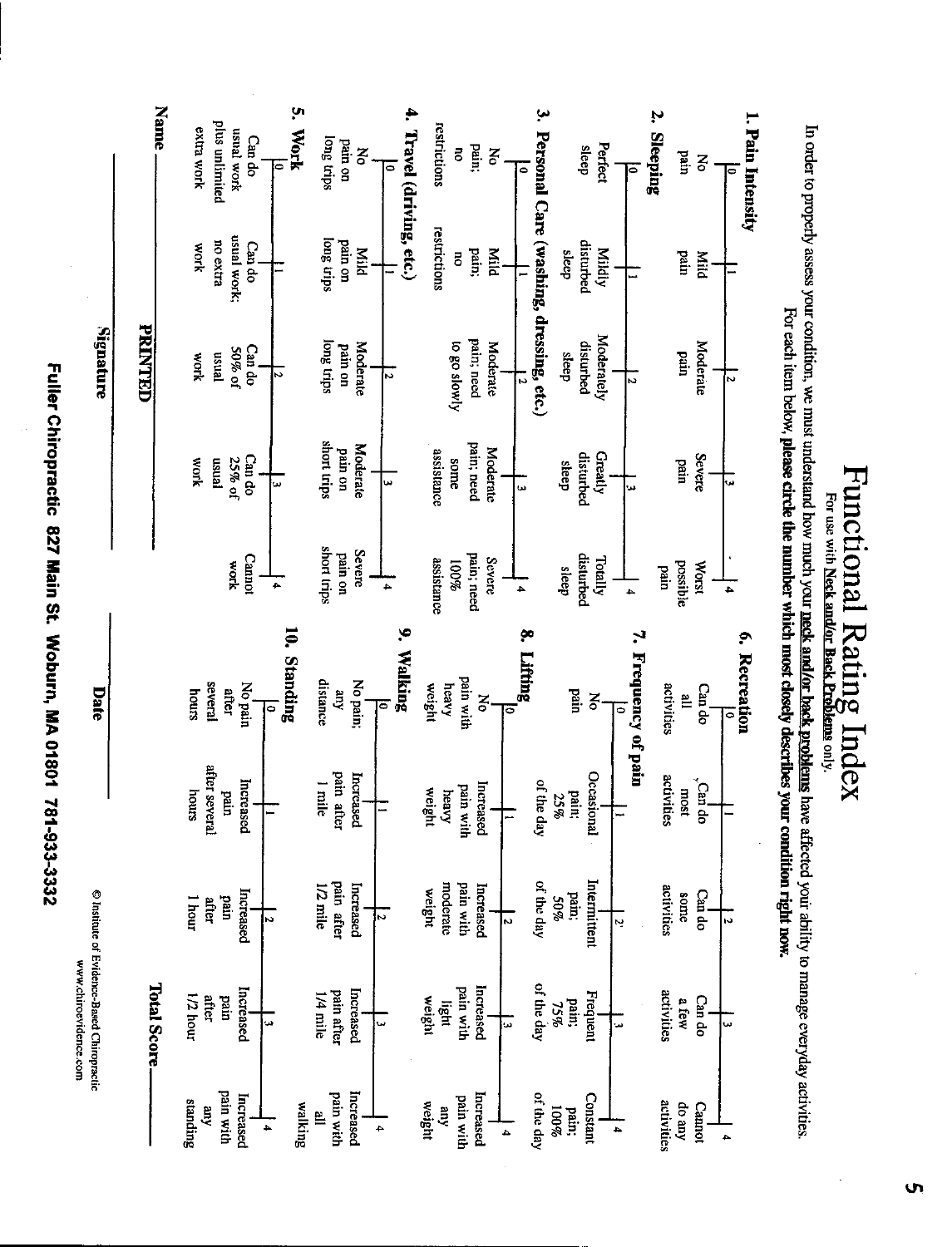# PAIN DIAGRAM



Patient's Signature.

 $\mathcal{L}$ 

6